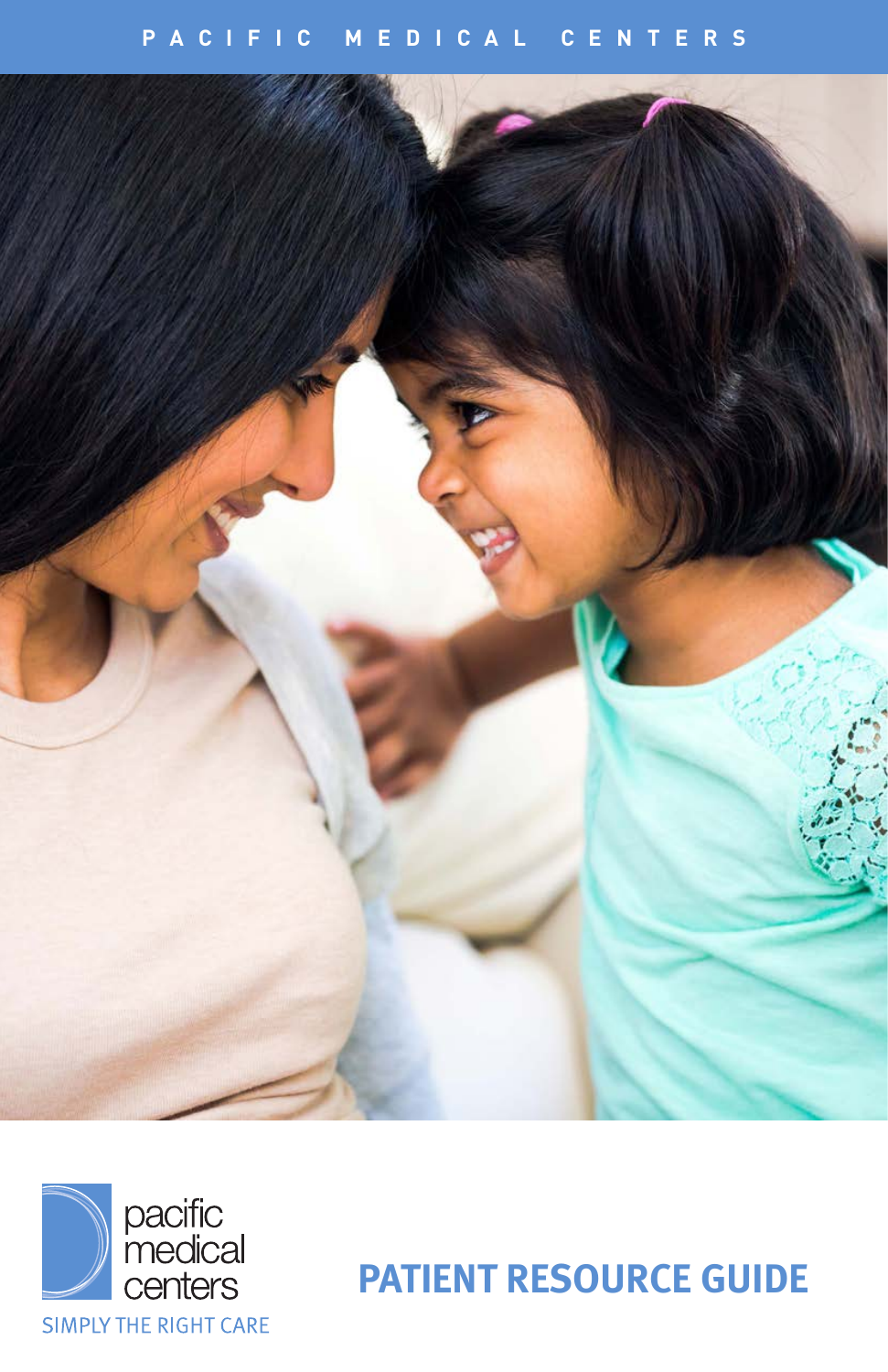# **Contents**

| Understanding Your Medical Insurance  12                 |
|----------------------------------------------------------|
| Tips for Getting the Most from Your Medical Insurance 12 |
|                                                          |
|                                                          |

Pacific Medical Centers and its Affiliates do not discriminate on the basis of race, color, national origin, sex, age, or disability in their health programs and activities.

ATENCIÓN: Si habla español, tiene a su disposición servicios gratuitos de asistencia lingüística. Llame al 888-311-9127 (TTY: 711).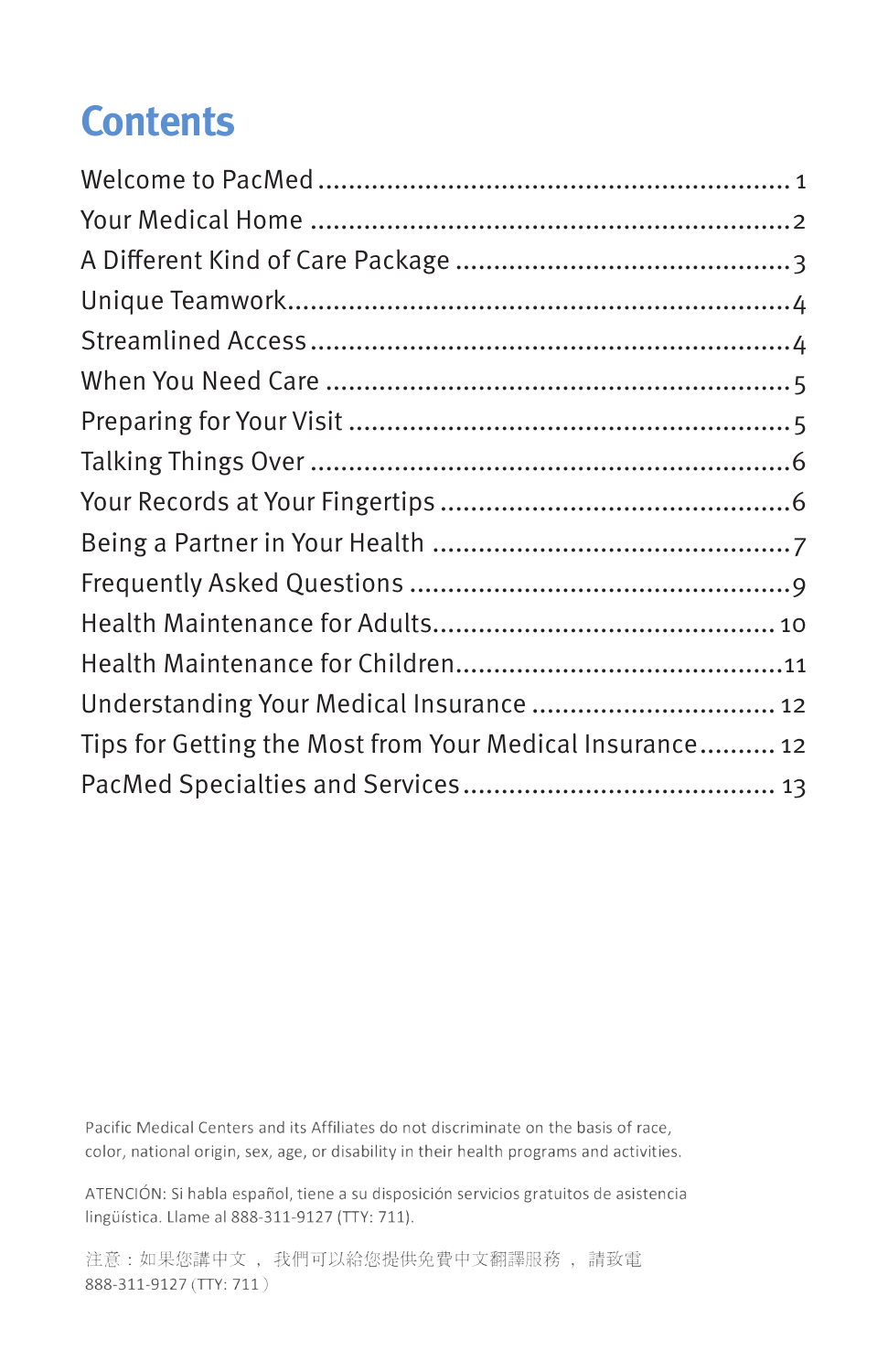# **Welcome to PacMed™**

We are glad you have chosen Pacific Medical Centers. You've made an important commitment to your health and to the long-term quality of your life. As an integrated, multi-specialty medical group, we deliver coordinated, exceptional care, all focused on you—the whole you.

## At PacMed, our passion is keeping you well, not just curing your ills.

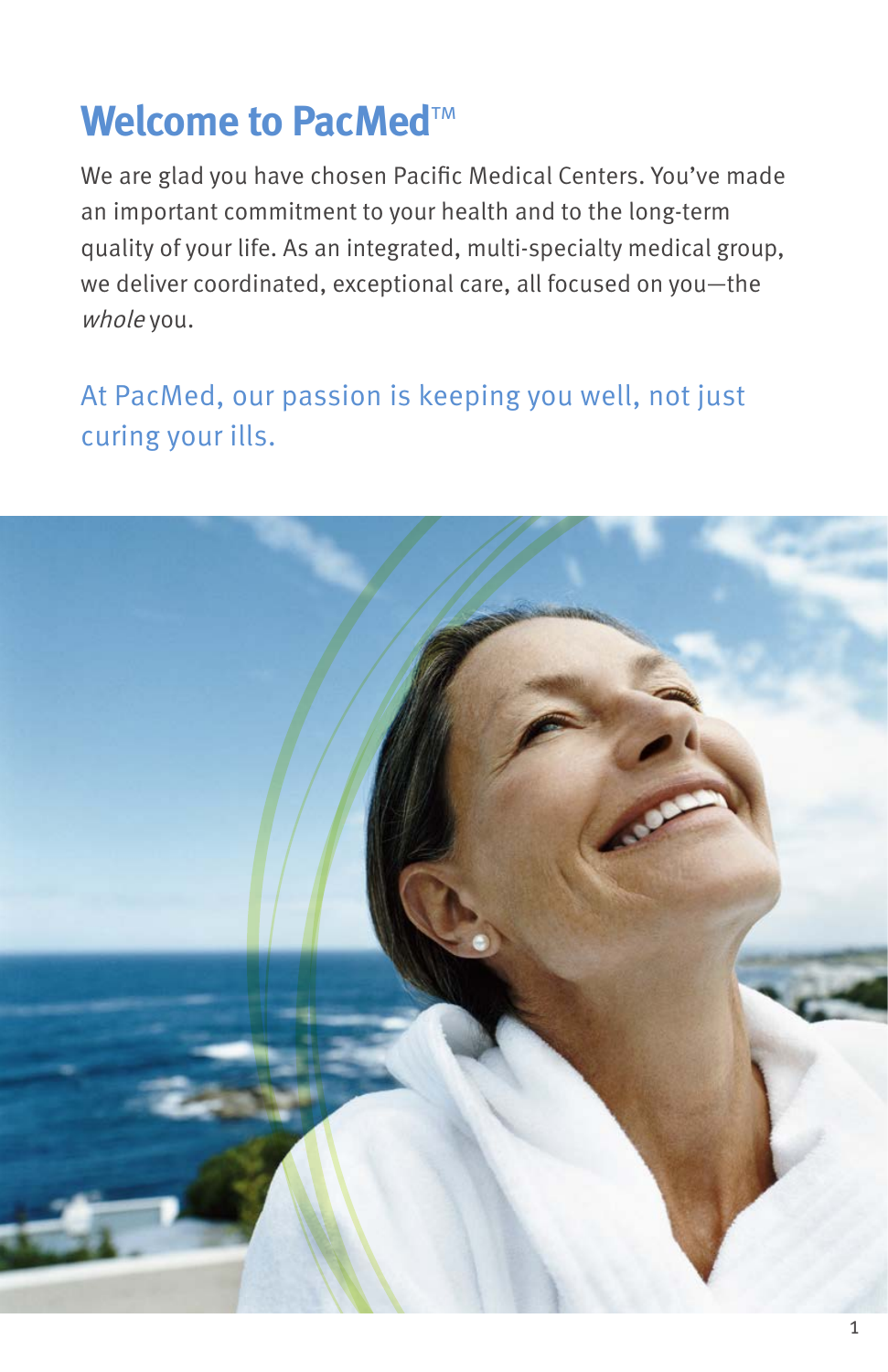# **Your Medical Home**



Personal care leads to better outcomes, and at PacMed, we are committed to putting this idea into practice. In fact, we are one of a few select providers in the region recognized by the National Committee for Quality Assurance (NCQA) as a Patient-Centered Medical Home™. PacMed is dedicated to improving health care quality.

## What does a Medical Home mean for you?

- You are the center of our attention and we will guide you through coordinated, evidence-based care.
- You have excellent access to a variety of providers and health services, including behavioral medicine, which is integrated into most of our clinics.
- Your care is based on a long-term healing relationship with a provider you trust.
- Your provider will help prevent illness, manage conditions and refer you to specialized care when you need it.
- Your provider will stay involved every step of the way.
- You will receive equal access to care, regardless of your source of payment.

You will get the most out of your care if you provide us with a complete medical history, including information about care obtained outside of PacMed.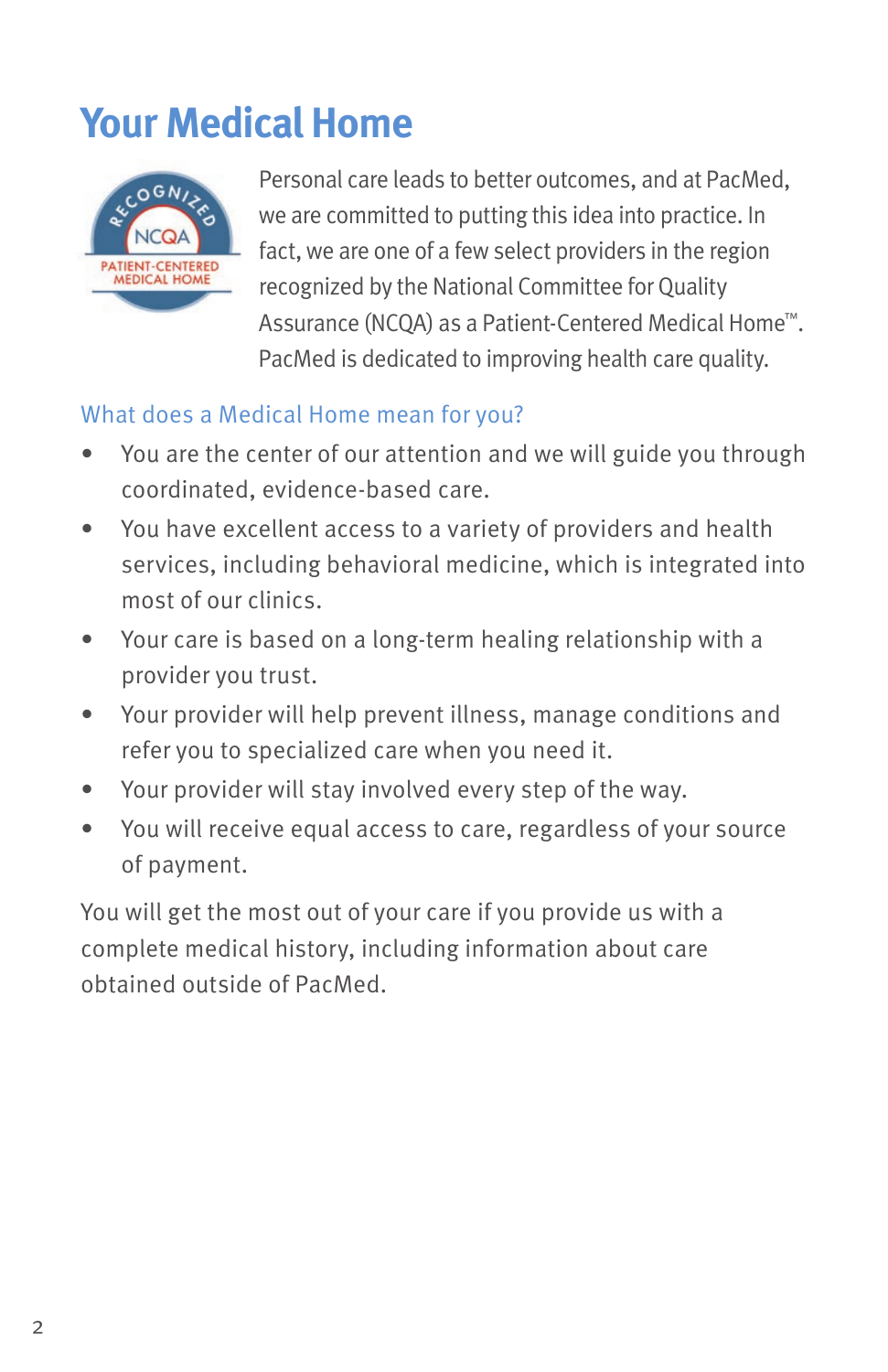

# **A Different Kind of Care Package**

At PacMed, we genuinely value who you are and what's important to you. We want to know you as a whole person, not just as a patient. We like it when people bring family members for us to meet or to accompany them to appointments—and often we become health care providers to those spouses, significant others, parents, children and other relatives, too.

### Who are the active members of your health care team?

- Your primary care provider knows you best and is the leader of your health care team.
- A medical assistant helps your provider coordinate your care and follow-up.
- Other members typically include a nurse, medical specialists and support staff.

### What can you expect?

- Up-to-date records
- Faster lab results
- Personal phone calls to see how you are feeling
- Staff who take the time to fully explain procedures and answer questions
- To feel taken care of with the best outcomes possible

From appointments to billing, we are here to help.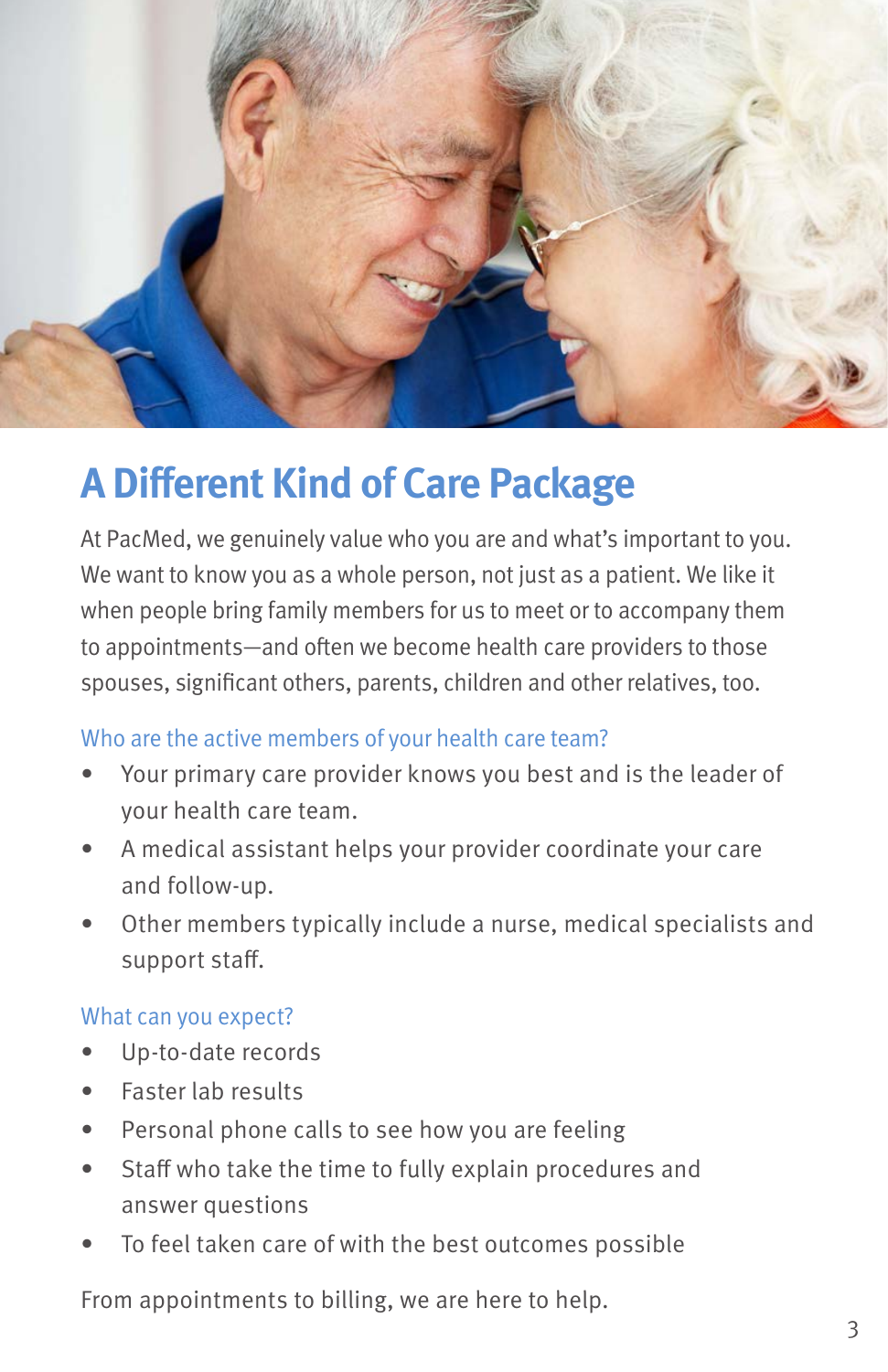# **Unique Teamwork**

Your care team works together to coordinate your health care. From primary and specialty care providers to nurses, dietitians and therapists—everyone who is responsible for your care strives to deliver the thoughtful, personalized care you deserve.

- Your providers talk to each other about your care.
- Your medical record is always up to date.\*
- Everyone is on the same page.

Extraordinary care like this is not only convenient, it can save precious time when time is of the essence. No matter how complex your situation, your PacMed providers will work together to create a care plan tailored to your needs.

When I'm referred to a specialist within the PacMed network, I know I'll be receiving the highest quality of care from an expert in his or her field.

–A valued PacMed patient

## **Streamlined Access**

We coordinate your health care needs so you can focus on what's important to you. Our streamlined, coordinated care delivers convenience and choice. Referrals are smooth and fast. You will have access to cutting-edge technology and first-class facilities. Our board-certified specialists—many of whom have been named as Top Docs in our region—are available to you. Our behavioral health therapists are right on-site at most PacMed clinics.

\*Your privacy is important to us. We treat your records with extreme sensitivity.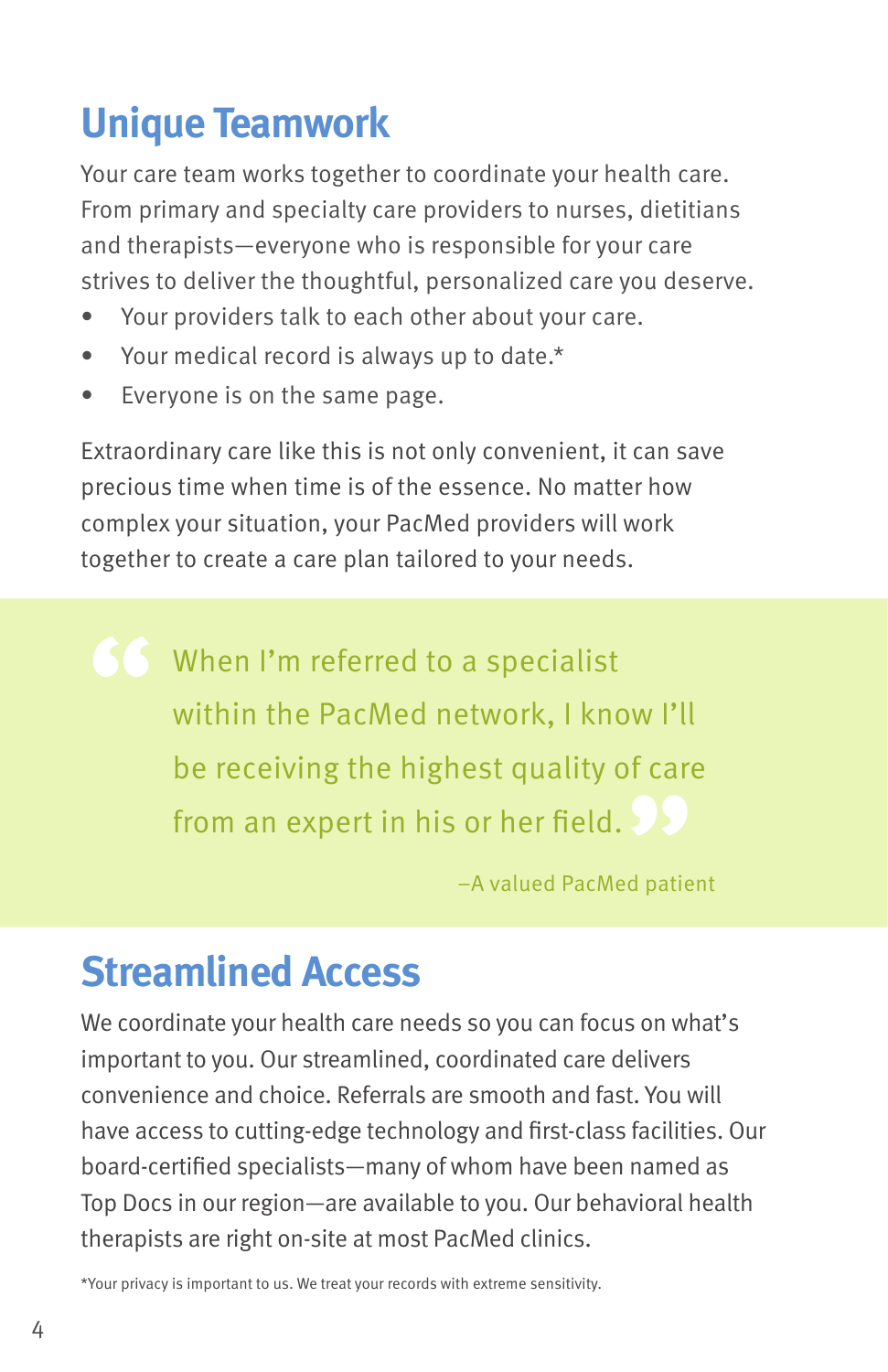# **When You Need Care**

We are here to support your care needs 24 hours a day, 7 days a week. Should an issue arise after our clinics are closed, please call your PacMed clinic's main line so that you may talk with our on-call providers. They will work with you to determine what the best course of action is for your individual needs. Call 911 or go to the nearest hospital for severe or life-threatening events.

# **Preparing for Your Visit**

Regular visits to your primary care provider are an essential part of staying healthy. So plan ahead. Make a list of all your medications, including herbal and naturopathic preparations. Or bring them with you.

Write down how you've been feeling and all of your questions, no matter how insignificant they may seem.

- Have you been feeling unusually tired?
- Are you sleeping more than usual?
- Have you been gaining weight or losing weight?

All states of being are important to consider. Your questions and input provide valuable information for your provider to determine your proper care.

## We want you to be satisfied with your visit! Being prepared can make a difference.

We will remind you of your appointment by text and/or phone call. After your appointment, you may be sent a survey (by email or US Mail) about the care and service you received. You may get a survey for each provider you saw at your visit.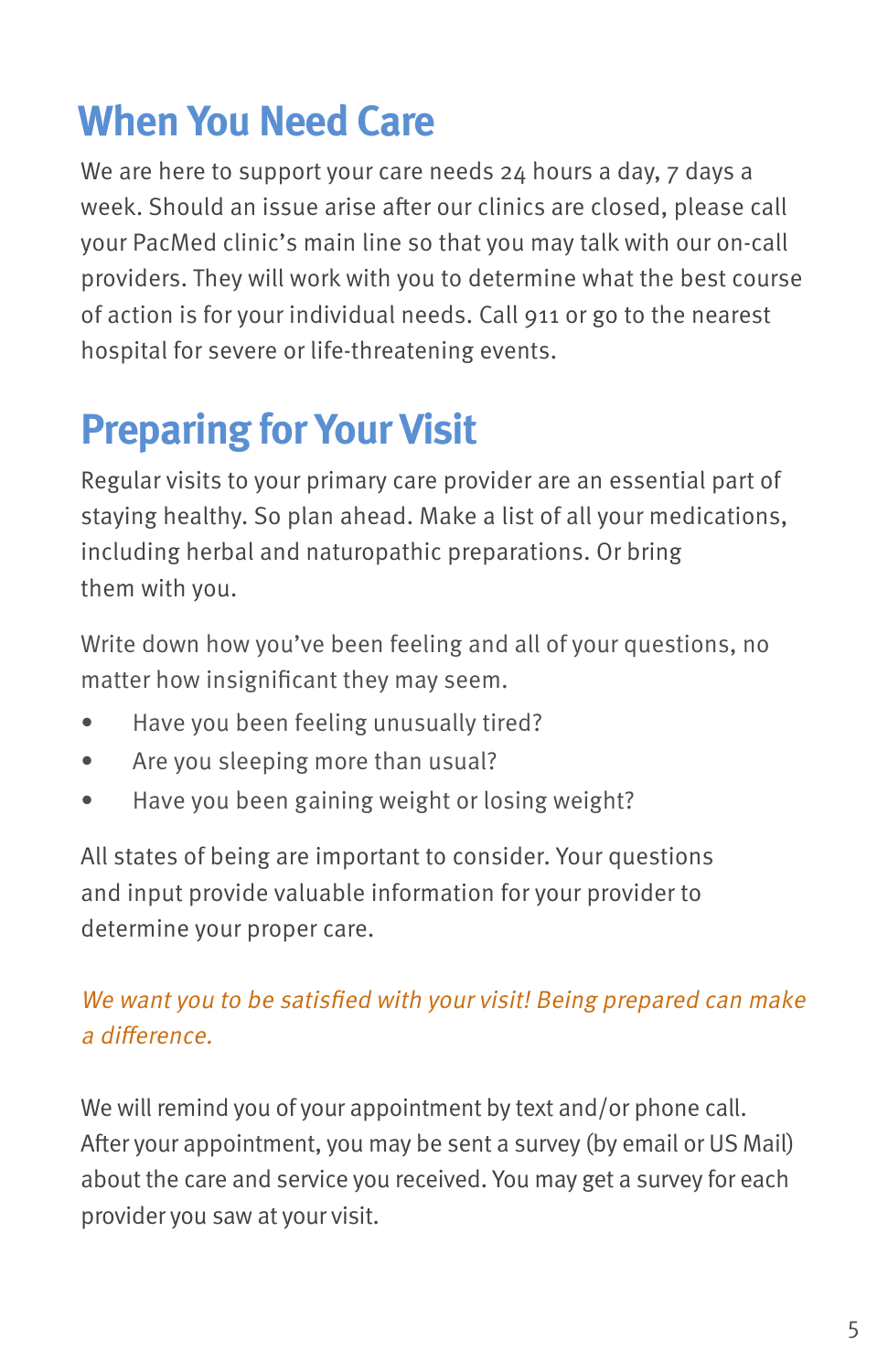# **Talking Things Over**

Think of your primary care provider as a friend and partner who has an intense interest in your well-being and cares about you and your ideas. Don't hesitate to describe your symptoms in detail. Ask questions and actively participate in the visit. Your provider wants to hear from you. Speaking frankly will lead to the best care possible.

# **Your Records at Your Fingertips**

With MyChart, you can get simple and fast online access to your vital health information. No need to wait on the phone!

## With the secure, online MyChart portal, you can:

- Send non-urgent messages to your health care team. You can expect a response to your MyChart message within two business days.
- Request appointments.
- View lab results.
- Request prescription renewals.
- Access your personal health record.

To sign up for MyChart, go to our website, www.PacMed.org, click the MyChart button and follow the directions to sign up as a new user.

At Pacific Medical Centers, I got an annual exam, eye checkup, saw a women's health care physician and got a mammogram at the women's center. It doesn't get any more convenient than that!

–A valued PacMed patient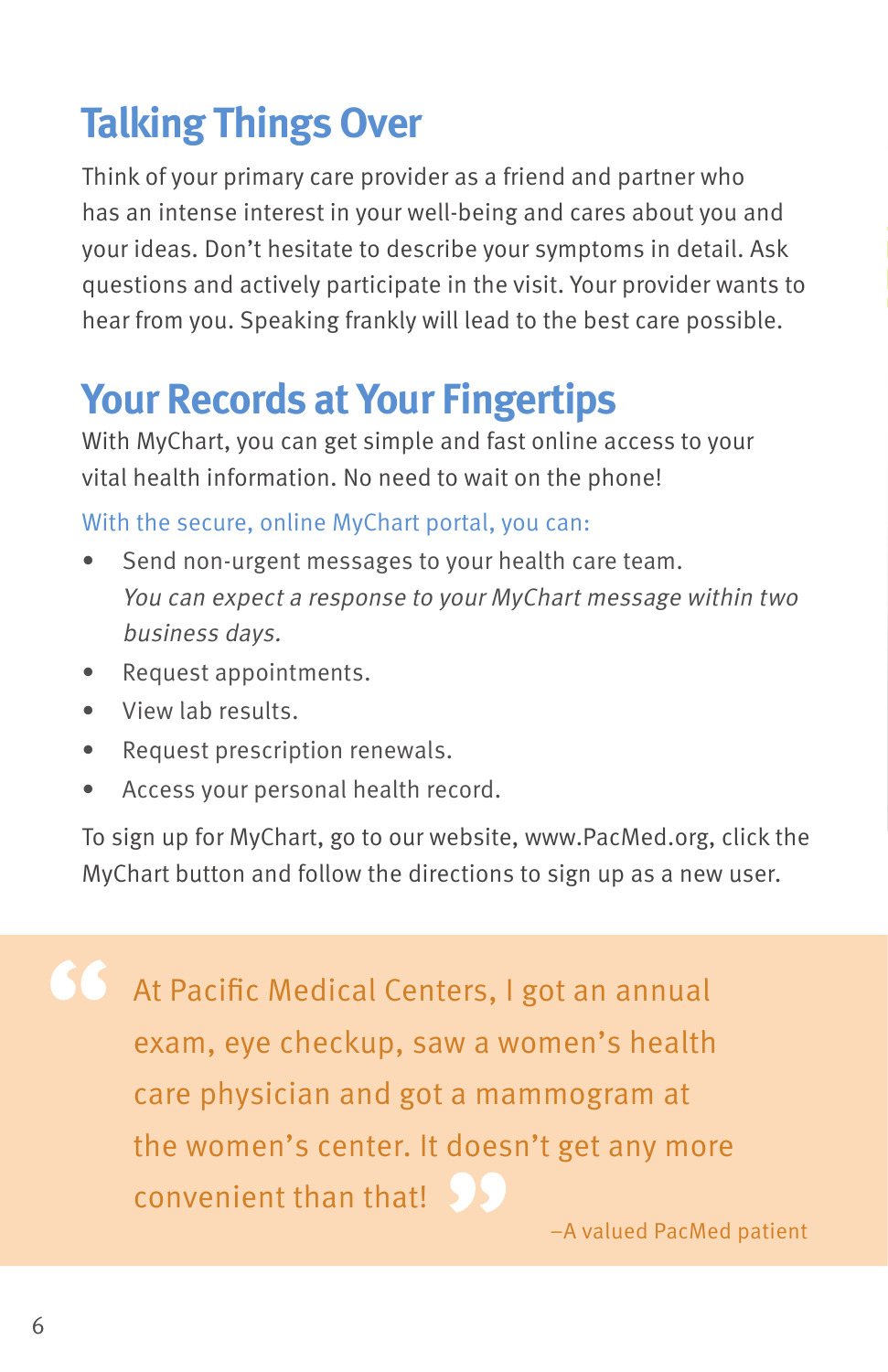

## **Being a Partner in Your Health**

## The more you share with your provider, the better he or she can serve your needs.

- If you don't understand, ask again.
- Know what medication you are taking and why.
- Ask for details about your diagnosis.
- Thoroughly read what you are signing.
- Report all allergies or drug reactions.
- Don't be afraid to seek a second opinion.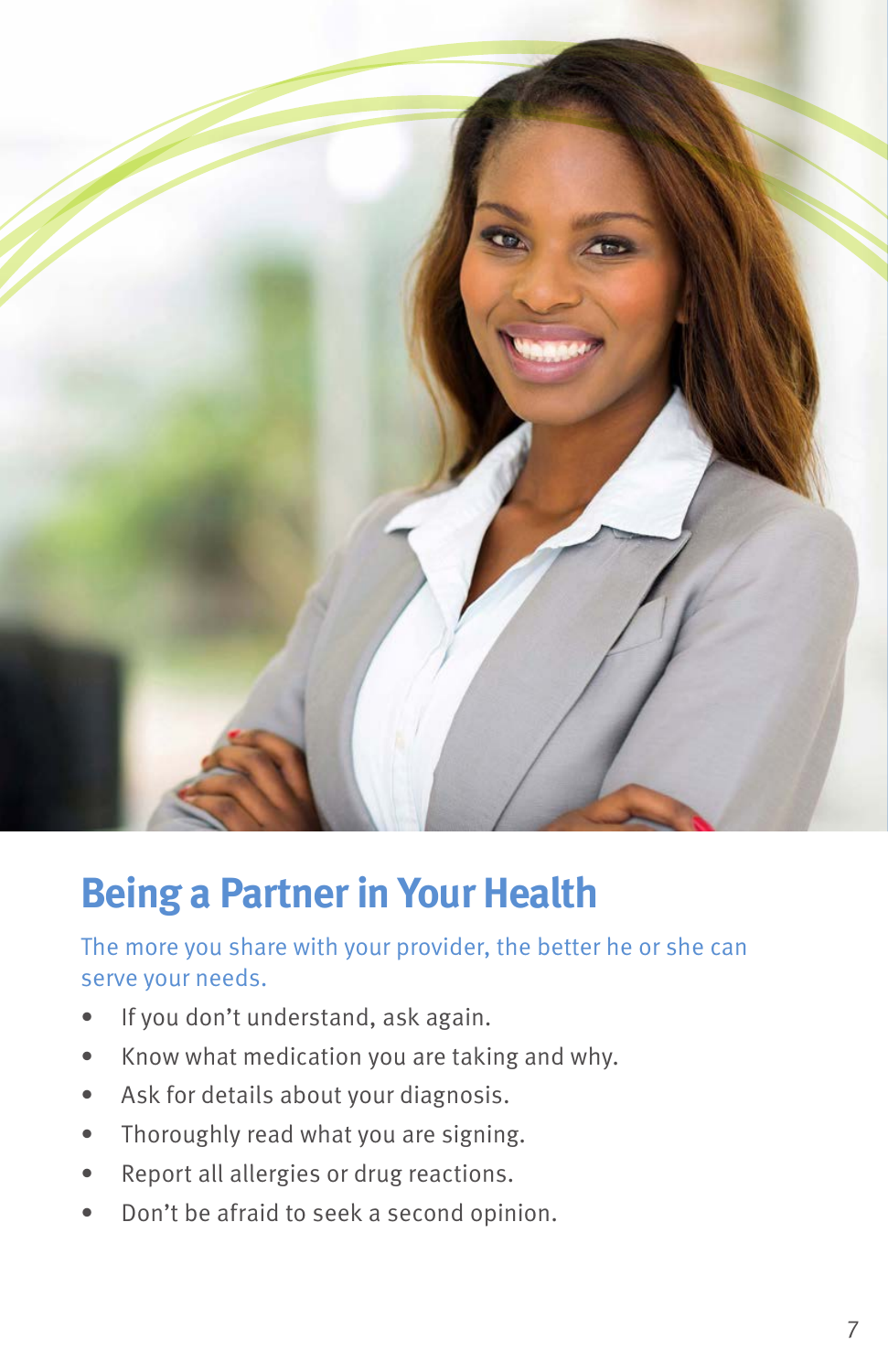I know the goal of PacMed is to provide patients with the highest quality of service. I am pleased to tell you [they have] met that goal. They made me feel comfortable, important and not afraid to ask questions.

–A valued PacMed patient

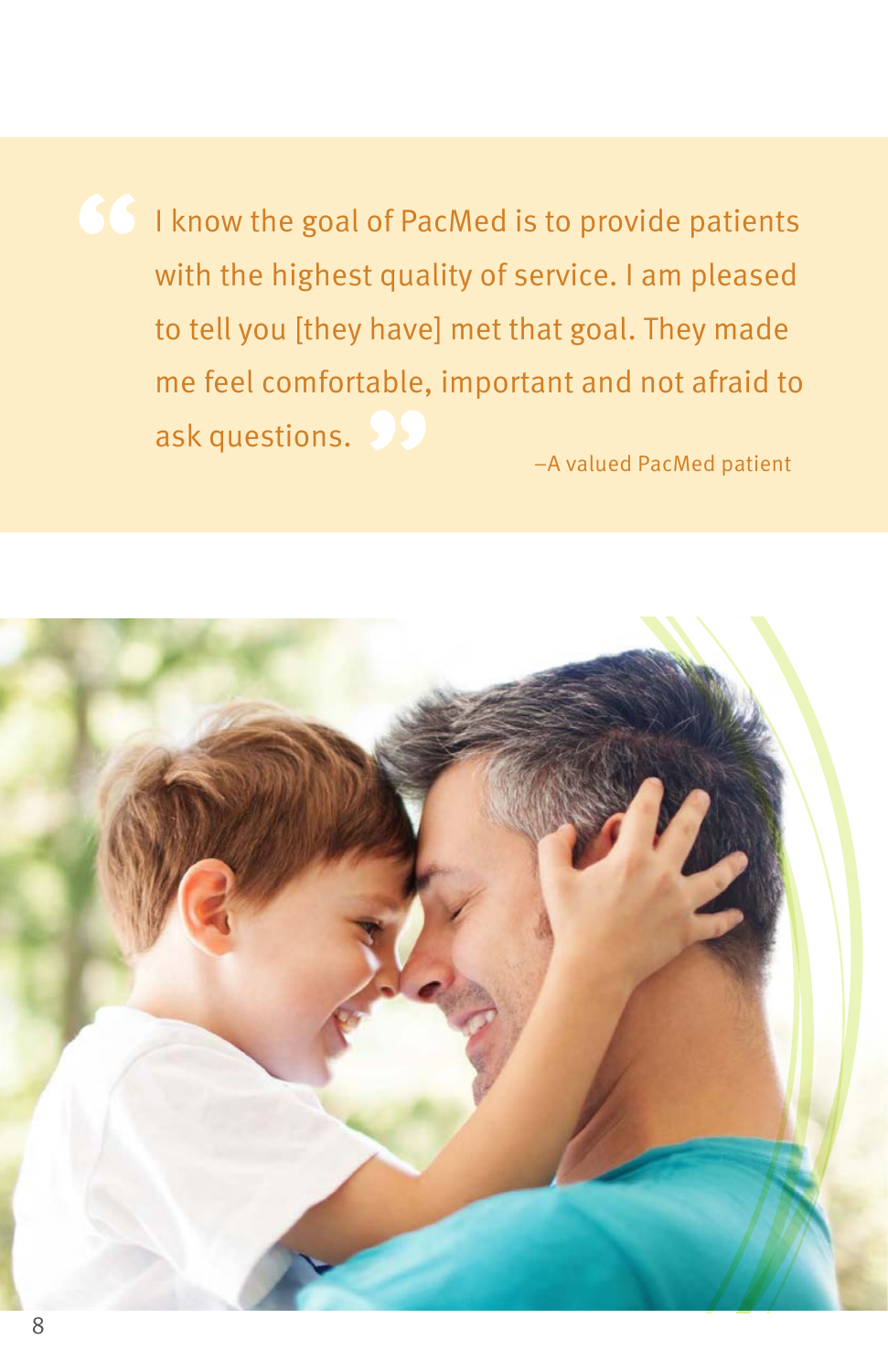# **Frequently Asked Questions**

### **Where can I receive urgent care after hours?**

If it's not an emergency and your PacMed clinic is closed, call your clinic's main line to determine if urgent care is needed. Urgent care clinics are not affiliated with PacMed, but we will help you locate one nearby when you call. Use urgent care clinics for minor injuries or illnesses that do not require hospitalization.

### **What phone number do I call after hours?**

Please call the main number for your PacMed clinic. For your clinic's phone number, look at the list on the back cover of this booklet.

### **How do I ask my doctor a question?**

For non-urgent questions, use MyChart to communicate with your health care team. If you cannot access MyChart, you may call your clinic and leave a message for your provider.

### **When will I get my lab results?**

Results will be available online in your MyChart account. Your provider's interpretation of the results will take an additional day or two for routine tests. If your tests are normal, you will receive a call, MyChart message or a copy of the results in the mail. If the tests reveal a concern, you will receive a call from your health care team to discuss follow-up care.

### **How do I refill a prescription?**

Please contact your usual pharmacy. The pharmacy will communicate with your PacMed provider. Refills may take up to 48 hours. To ensure no interruption in your care, call your pharmacy when you are down to a one-week supply—no later! You may also request a refill online with MyChart.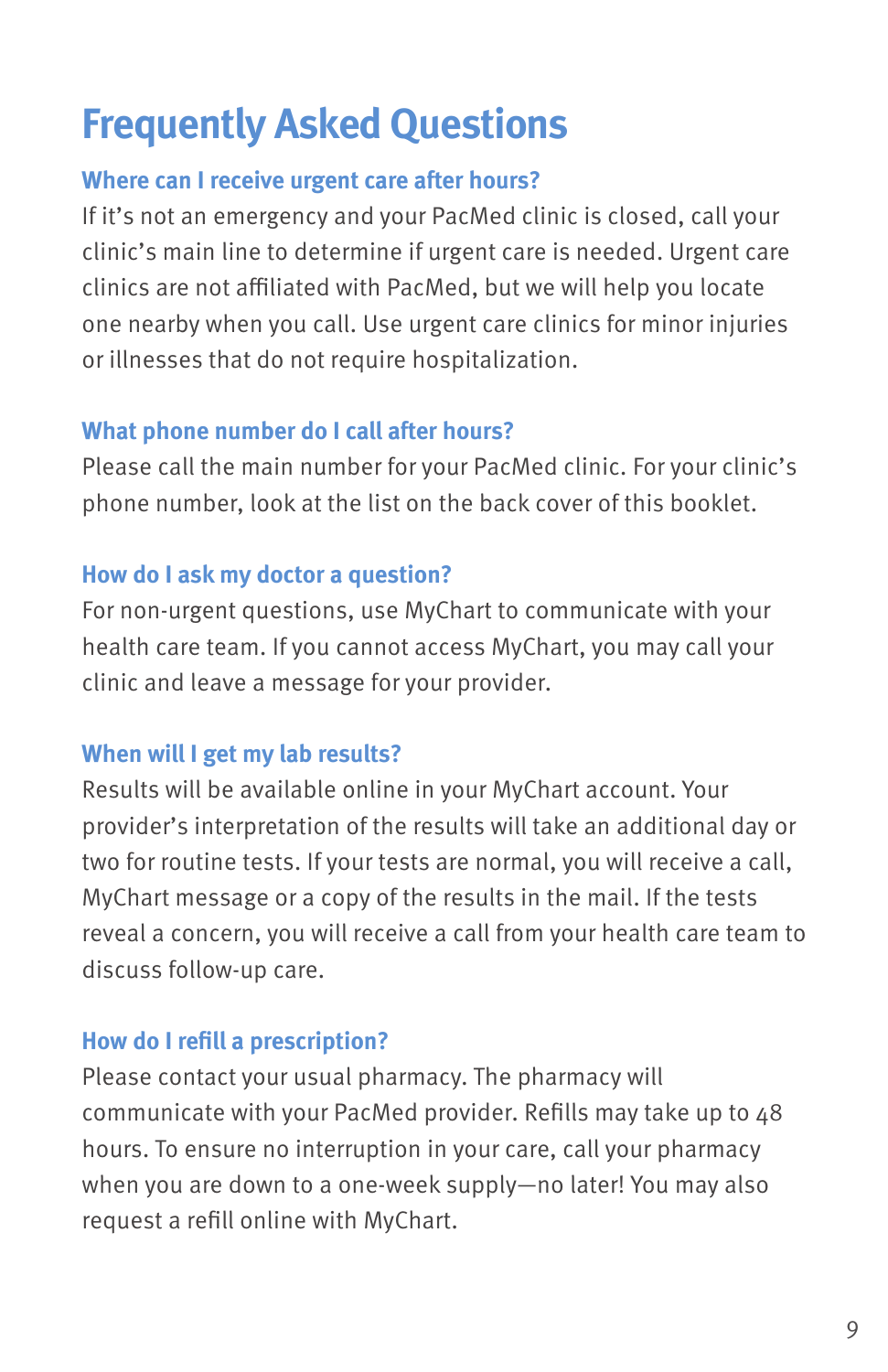# **Health Maintenance for Adults**

## Women

| <b>Cervical Cancer Screening (Pap Smear):</b> Every 3 years for women age $21-29$ and every |  |  |  |  |
|---------------------------------------------------------------------------------------------|--|--|--|--|
| 5 years for women age 30-64. (May differ depending on your situation; consult your          |  |  |  |  |
| provider.)                                                                                  |  |  |  |  |
| Dates:                                                                                      |  |  |  |  |

**Breast Cancer Screening:** Mammograms yearly or every other year, beginning at age 40 or 50. (Consult your provider.)

Dates: \_\_\_\_\_\_\_\_\_\_ \_\_\_\_\_\_\_\_\_\_ \_\_\_\_\_\_\_\_\_\_ \_\_\_\_\_\_\_\_\_\_ \_\_\_\_\_\_\_\_\_\_

**Osteoporosis Screening: DXA scan once after age 65. Date: \_\_\_\_\_\_\_\_\_** 

## Men

**Prostate Cancer Screening:** Discuss with your provider.

**Abdominal Aneurysm Screening:** Ultrasound once between ages 65 and 75

if a history of smoking. Date:

## Women & Men

**Colon Cancer Screening:** Preferred method—Colonoscopy every 10 years, beginning at age 50. Other acceptable methods-High-sensitivity Fecal Occult Blood Test (FOBT) every year (and if positive, then colonoscopy) OR (least preferred method) high-sensitivity FOBT every 3 years combined with flexible sigmoidoscopy every 5 years.

|                                                                                                                                   | Date: Recommendation: Recommendation:                    |  |  |  |
|-----------------------------------------------------------------------------------------------------------------------------------|----------------------------------------------------------|--|--|--|
|                                                                                                                                   | Date: Recommendation: Recommendation:                    |  |  |  |
|                                                                                                                                   |                                                          |  |  |  |
| Cholesterol Testing: Beginning at age 20, every 1-5 years                                                                         |                                                          |  |  |  |
|                                                                                                                                   |                                                          |  |  |  |
| <b>Diabetes Screening:</b> Beginning at age 45, every 3 years. (Consult your provider.)                                           |                                                          |  |  |  |
|                                                                                                                                   |                                                          |  |  |  |
| Immunizations:                                                                                                                    |                                                          |  |  |  |
| Substitute Tdap (tetanus, diphtheria, pertussis) one time for adults, then<br>tetanus and diphtheria booster (Td) every 10 years. |                                                          |  |  |  |
|                                                                                                                                   |                                                          |  |  |  |
| Flu shots every year.                                                                                                             |                                                          |  |  |  |
|                                                                                                                                   |                                                          |  |  |  |
|                                                                                                                                   | Zoster (Shingles) vaccine once at age 60 or above. Date: |  |  |  |

• Pneumococcal (Pneumovax) vaccine at age 65 (earlier if recommended by your provider). Date: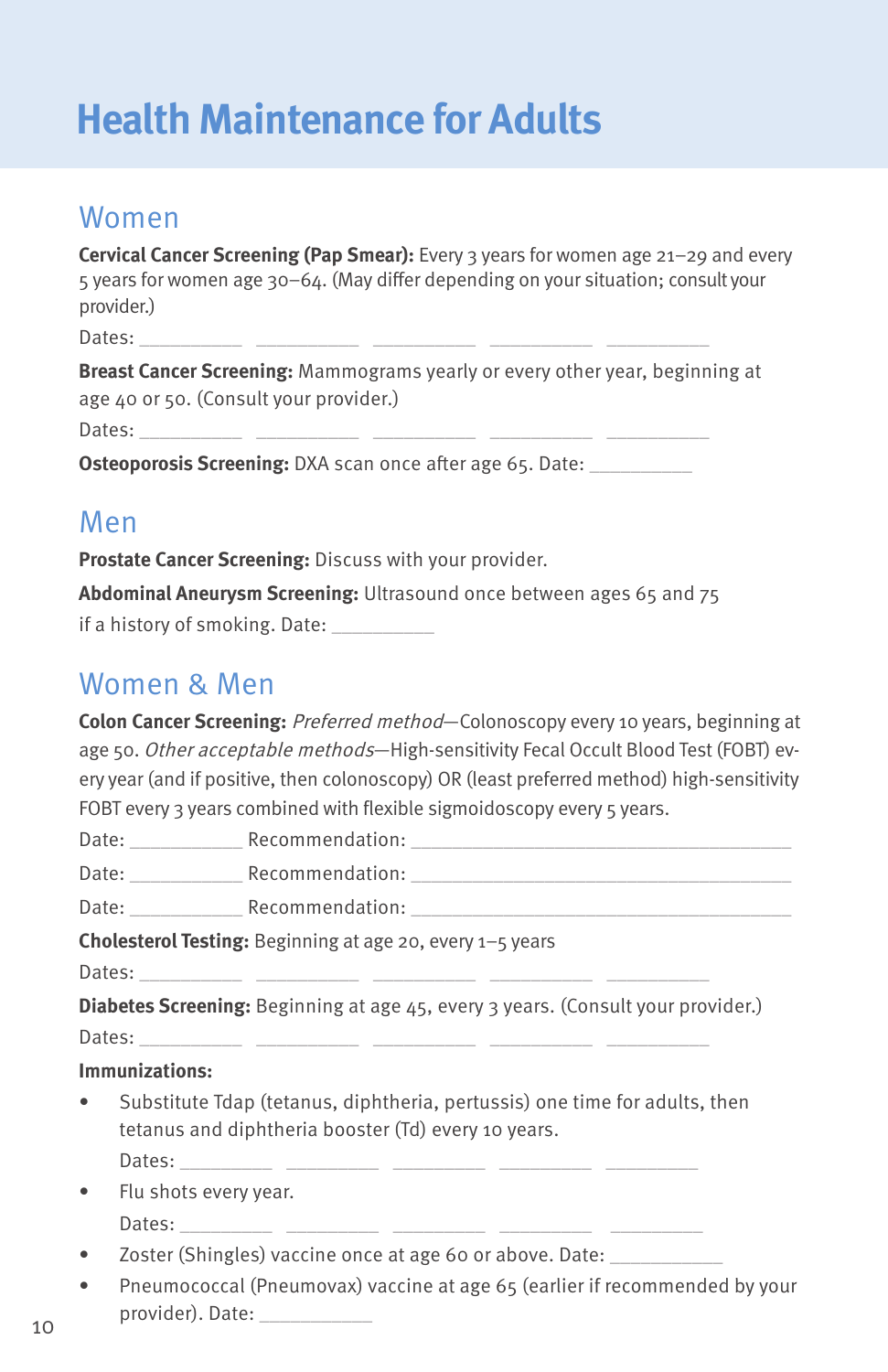# **Health Maintenance for Children**

Well-child exams include immunization updates and a variety of health and development screenings. We recommend visits at the following ages:

- 2-3 days after discharge
- $\bullet$  14 days
- 2 months
- 4 months
- 6 months
- 9 months
- 12 months
- 15 months
- 18 months
- 2 years
- Annually after 2 years
- Immunization Schedule

| <b>Hepatitis B:</b>                                                     | Birth, $1-4$ mo, $6-18$ mo                                       |
|-------------------------------------------------------------------------|------------------------------------------------------------------|
| Diphtheria, Tetanus, Pertussis (DTaP):                                  | 2 mo, 4 mo, 6 mo, 15-18 mo, 4-6 yrs                              |
| Haemophilus Influenzae Type B (Hib):                                    | 2 mo, 4 mo, 6 mo, 12-15 mo                                       |
| Polio (IPV):                                                            | 2 mo, $4 \text{ mo}$ , $6 - 18 \text{ mo}$ , $4 - 6 \text{ yrs}$ |
| <b>Pneumococcal (Prevnar):</b>                                          | 2 mo, 4 mo, 6 mo, 12-15 mo                                       |
| <b>Rotavirus:</b>                                                       | 2 mo, 4 mo, 6 mo                                                 |
| Measles/Mumps/Rubella (MMR):                                            | $12 - 15$ mo, $4 - 6$ yrs                                        |
| <b>Chicken Pox (Varicella):</b>                                         | $12 - 15$ mo, $4 - 6$ yrs                                        |
| <b>Hepatitis A:</b>                                                     | 2 doses 6 mo apart after first birthday                          |
| Influenza:                                                              | Yearly for children 6 mo and older*                              |
| Human Papillomavirus (HPV, Gardasil): 9-26 yrs, 2-shot or 3-shot series |                                                                  |
| <b>Meningitis (Menactra):</b>                                           | First dose 11-12 yrs, second dose 16-17 yrs                      |
|                                                                         |                                                                  |

### **Tetanus, Diphtheria, Pertussis (Tdap):** 11–12 yrs

\*Two doses given at least four weeks apart are recommended for children 6 months through 8 years of age who are getting an influenza (flu) vaccine for the first time.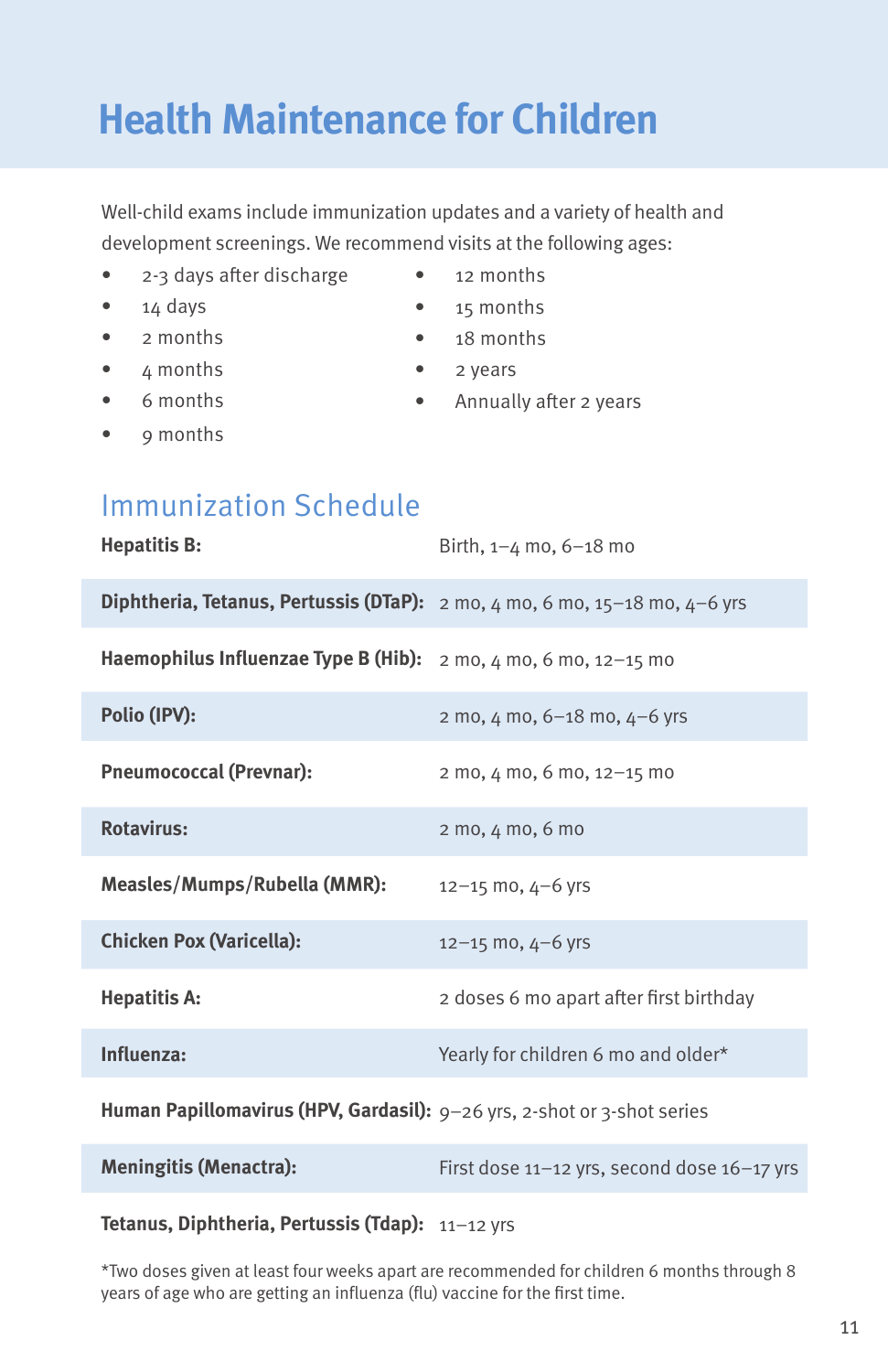# **Understanding Your Medical Insurance**

Insurance Coverage: Even if PacMed works with your insurance company, we may not be contracted with your specific insurance plan. It is important to check with your insurance company before your visit to ensure that you are aware of your financial responsibility for the services you are receiving. If you change or add an insurance policy, please let us know so that we may properly bill your insurance carrier.

Copay: We have a contractual obligation (with your insurance company) to collect your copay at the time of service. Please remember to bring your copay to your appointment.

Self-pay discount: If you do not have insurance and choose to selfpay at the time of service, you will be offered a discount. If you have questions on whether or not your services qualify for discount, please contact the PacMed Patient Accounts department at 206.621.4392.

Visit www.PacMed.org/insurance for more helpful information or call 206.621.4049 with your questions.

## **Tips for Getting the Most from Your Medical Insurance**

To maximize your medical benefits, please contact your insurance company's Customer Service department to verify your policy's benefits prior to your medical visit. The phone number should be on your insurance ID card.

### Before calling your insurance company, prepare some questions. Some suggestions are:

- Do I have an assigned primary care provider with my plan?
- Do I have a deductible, coinsurance or copayment for the health service I need?
- If PacMed does not contract with your plan: Do I have out-ofnetwork benefits?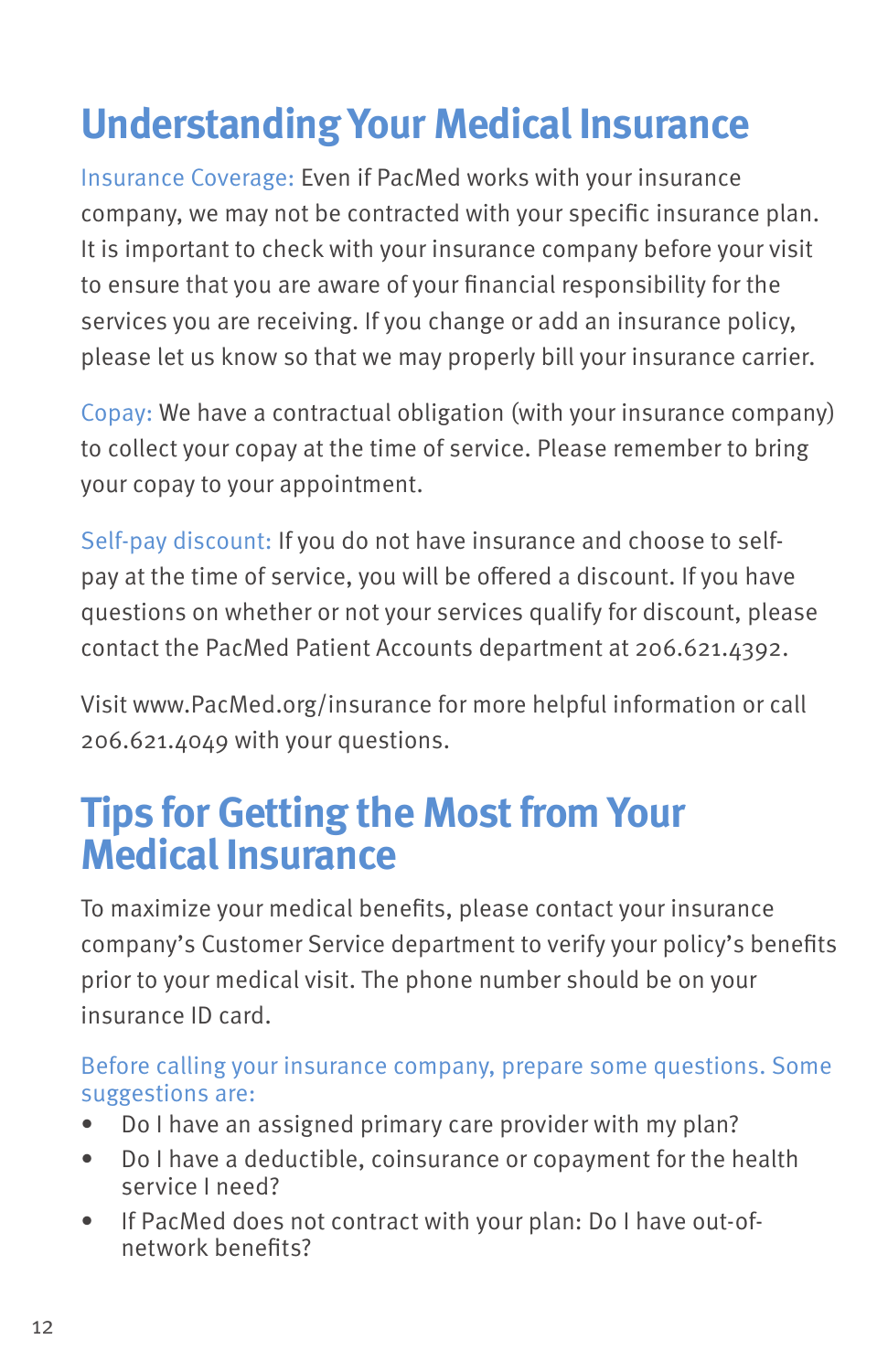### Questions about whether PacMed accepts your insurance?

You can visit www.PacMed.org/insurance to see accepted insurance, including Medicare, or you can call our Insurance Verification department at 206.621.4049.

Pacific Medical Centers is a Designated Provider of US Family Health Plan, a TRICARE Prime® option, serving military retirees and activeduty family members. For more information, visit www.USFHPnw.org or call 1.800.585.5883.

## **PacMed Specialties and Services**

We are continually expanding our specialty and service offerings. For a current list of our offered specialties, please visit www.PacMed.org.

#### **Primary Care**

Family Medicine & Obstetrics Geriatric Medicine Internal Medicine **Pediatrics** Behavioral Medicine (therapy for all ages)

### **Specialty Care**

Allergy & Immunology Bone, Foot & Joint Care **Cardiology** da Vinci® Robotic-Assisted Surgery\* Dermatology Endocrinology Facial Plastic Surgery\* Gastroenterology General Surgery\* Gynecology\* Hematology Hepatology & Liver Disease Interventional Pain Management\* LASIK & Vision-Correction Services Men's Health Neurology Neuropsychology **Nutrition** Oncology

Ophthalmology\* **Optometry** Orthopedics\* Otolaryngology\* **Physiatry** Physical Therapy Podiatry\* Pulmonology Rheumatology Sleep Medicine Sports Medicine Urology\* **Vasectomy** Vitreoretinal Diseases\* Women's Health

### **Other Services**

Cardiovascular Lab **Colonoscopy** Cosmetic Treatments DXA (bone density screening) Echocardiography Mammography Nuclear Medicine

**\*A surgical specialty**